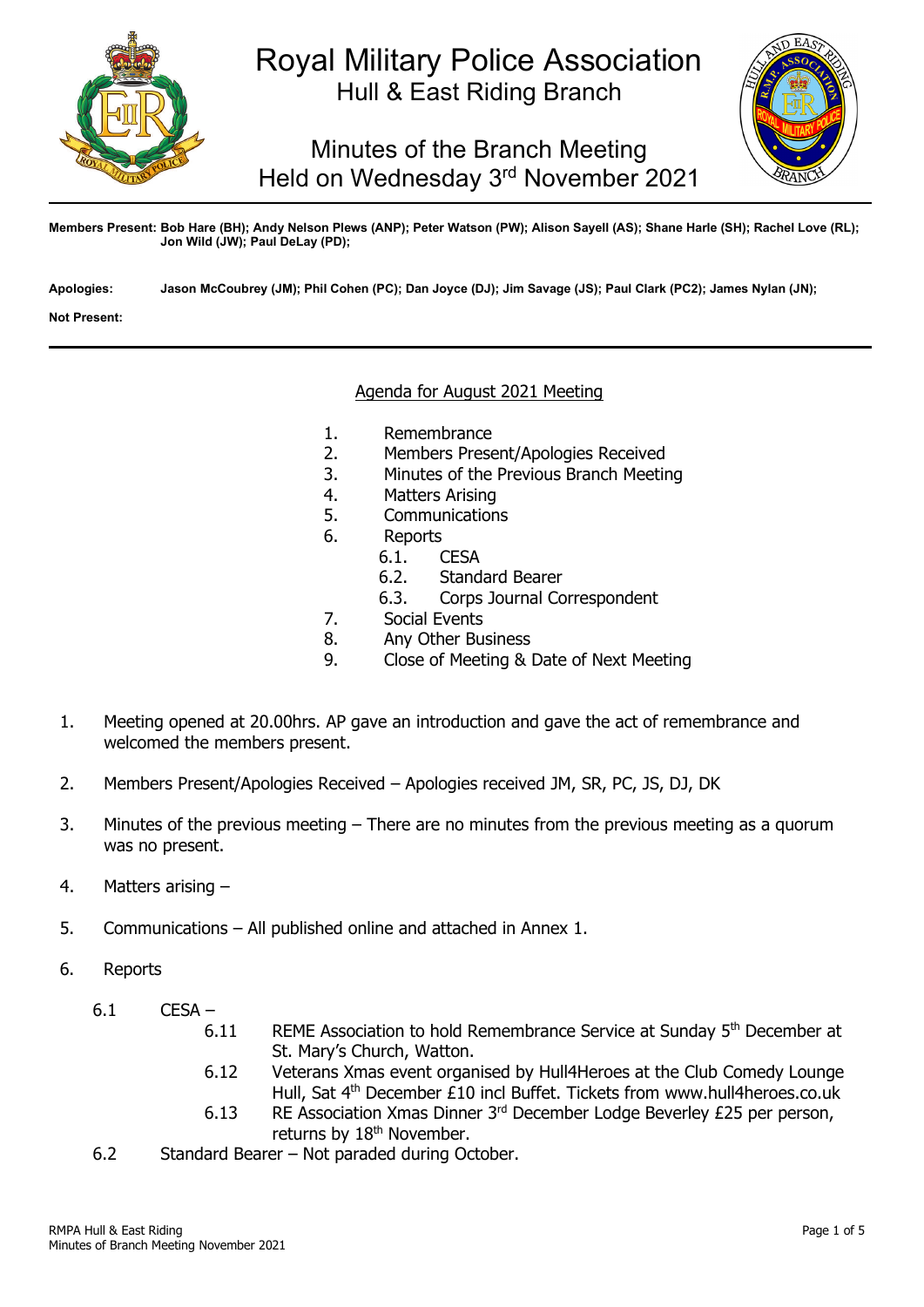- 7. Social Events A general discussion was held regarding the holding of events this year and the general agreement was as follows:
	- 7.1 Christmas Dinner We agreed that we would keep an eye on events and decide later in the year if this will be possible.
	- 7.2 Ad Hoc meet ups PW stated that as pubs are now open, there's no reason why ad-hoc pub meetings. If anyone wants to set one up, please let members know on the Messenger Group.
- 8. Project 2022
	- 8.1 Update from ANP Hotel, we believe that there are still some immigrants in situ at the Hotel. We need to arrange a meeting ASAP. PW to arrange.
	- 8.2 Church Service ANP stated that we have secured the Holy Trinity Chapel. Zebedees yard is unfortunately in use that weekend, but the rear courtyard will be available to us. The is a cost of £250. PW & ANP to do Recce
	- 8.3 Welcome Packs tba
	- 8.4 Raffle tba
	- 8.5 Contact Humberside Police Band Initial contact made by PC
	- 8.6 Aklams Coaches PW to contact
	- 8.7 Padre PW to contact
	- 8.8 1RMP contact made with Col. John Alecock, CO 1RMP
	- 8.9 AFVBC contact made with Derek Hardman
	- 8.10 Hull4Heroes contact made with Paul Matson
	- 8.11 Meal Arrangements for those not staying at the hotel on the Friday evening, i.e. local members.
- 9 Any Other Business
	- 9.1 Remembrance Sunday Parade leaving Pease Street, 10.00 hrs for 10.20 hrs step off. RL to lay the wreath, which has been acquired by AS.
	- 9.2 Hessle Remembrance at 15.00hrs, but no parade. SH will be calling the town to remember on 11/11/21.
	- 9.3 Church Parade at London going ahead in 2022? PW will clarify.
	- 9.4 Monthly Raffle PW stated that we haven't held a monthly raffle for a long time and we need the funds. Must start again.
	- 9.5 PW stated that it was really good to see PD and SH.
	- 10 The time being 20.45hrs and there being no further business, the meeting was closed by ANP. The next Branch Meeting will be held on Wednesday 1<sup>st</sup> December 2021 at 20.00hrs at the Hop Pole Hotel, Kingston Rd, Willerby, Hull, HU10 6LN. Members as usual, can meet up from 18.00hrs for food and drink.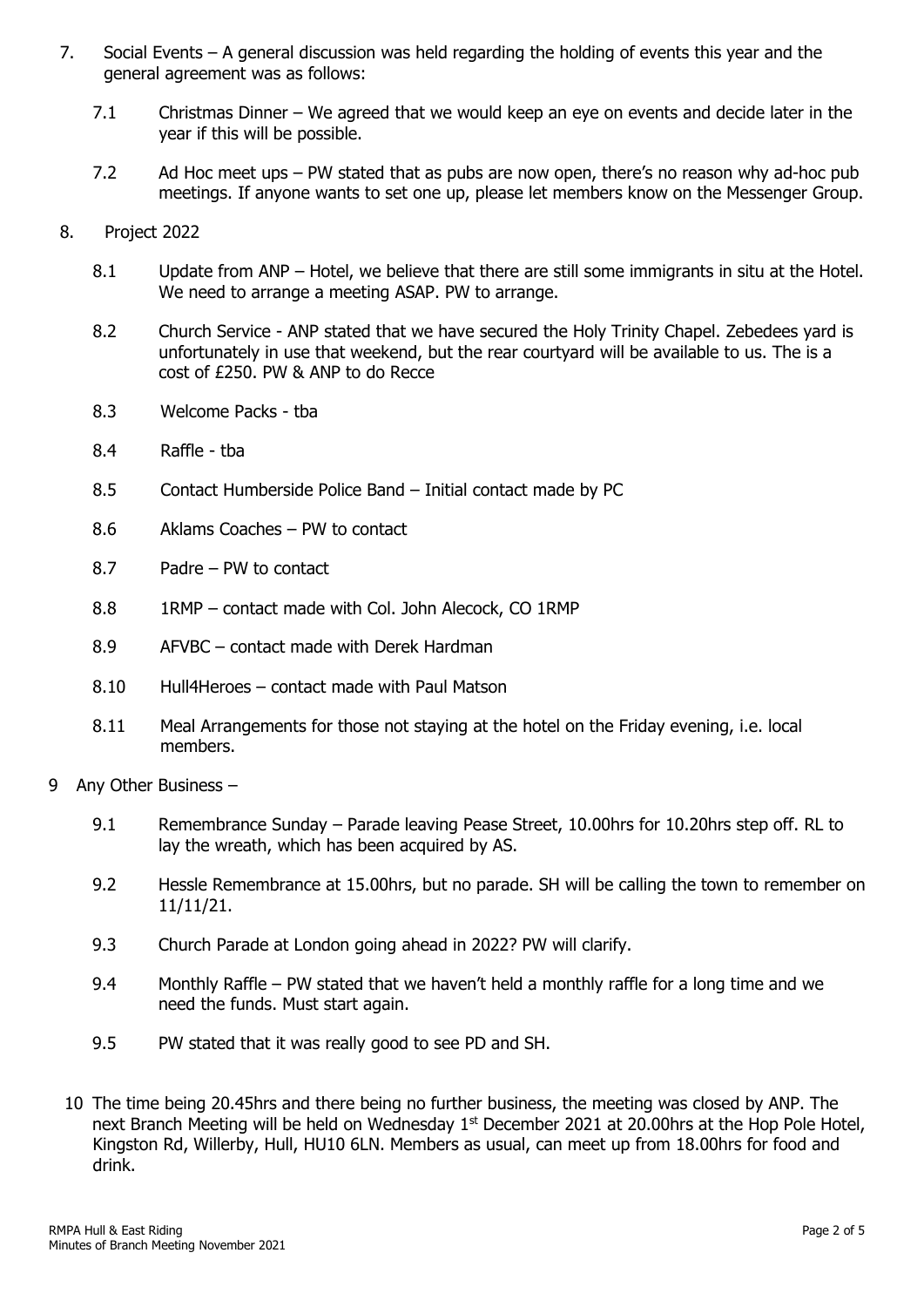## **Agenda for December's Meeting**

- 1. Welcome<br>2. Members
- 2. Members Present/Absent<br>3. Minutes of the previous m
- 3. Minutes of the previous meeting<br>4. Communications
- 4. Communications<br>5. Social Events
- 5. Social Events<br>6. Any other Bus
- Any other Business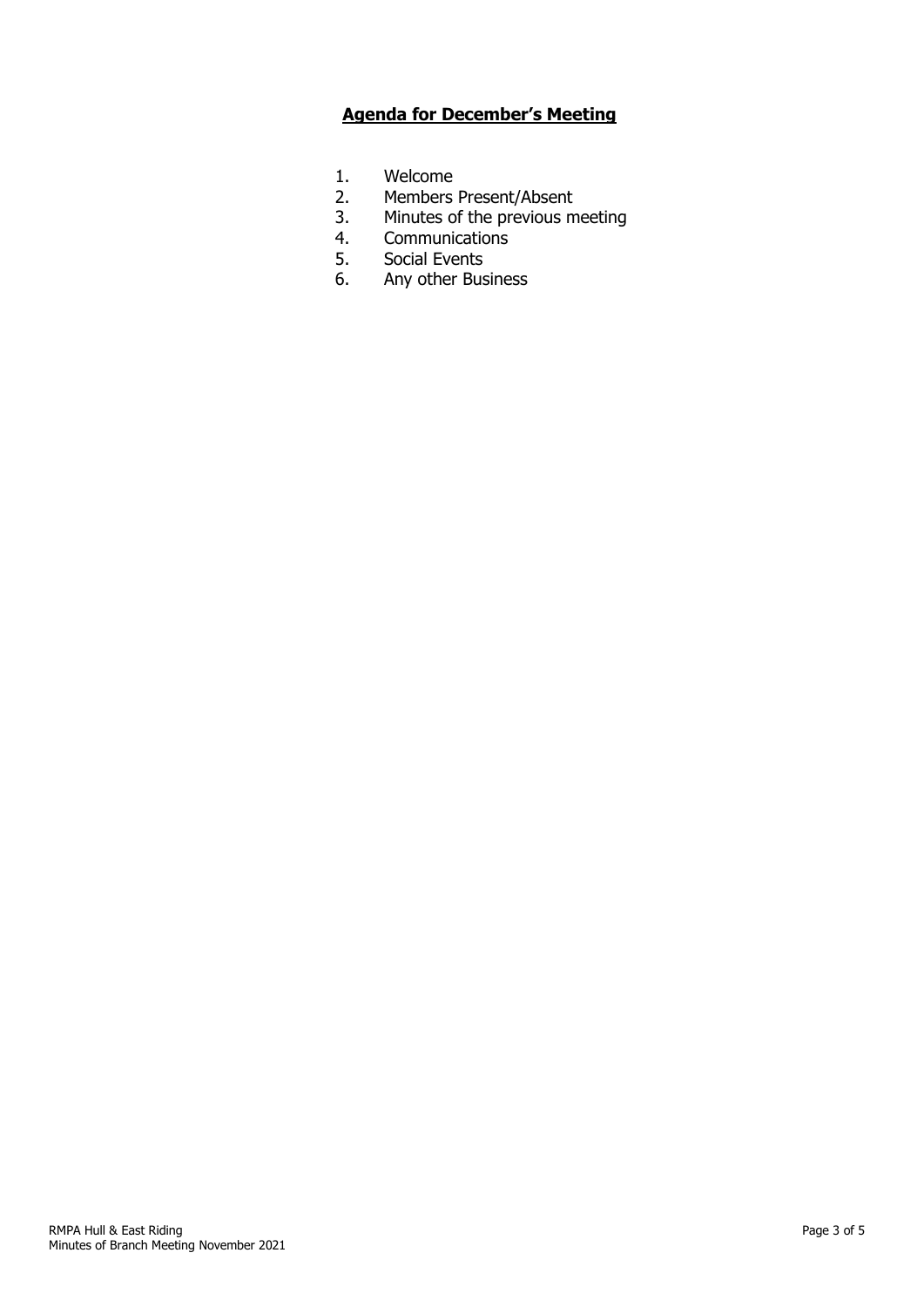Annex 1.

### Communications Received – October 2021

1. An email was received from Stewart Leach as follows:

Good afternoon all Branch Secretaries

Over that past few weeks a discussion has taken place about the Journal and the Associations' part in it. Involved in those debates has been the Regimental Secretary as Managing editor, Stuart Mclean as Editor, Bob Eggelton as Chair of the Association and myself.

As previously stated to you all in emails we were seeking to come up with a way forward to try and

- •Update the appearance of the Journal to the reader
- • Get information and editorials included that are neither out of date or irrelevant in any away but informative
- •Avoid repetition
- • Of interest to the whole Association family – retired or serving – branch member or none branch member
- •Still have some future research value when archived.

During the pandemic I submitted as you know an overall view of what was happening and any updates (thanks to those who have commented on my efforts – positive or negative!)

The next Journal due out in December will start to look different and then we hope that by the first quarter of the new year we will have come up with at least a framework upon which to base subsequent editions.

For this upcoming edition notes were due in to the Editor by the 15th October – one or two branches have already submitted entries directly to him, if you have anything you wish to publish please do get hem to the editor and or myself by the 15th at the latest.

I was slightly disheartened not to have responses from the majority of branches, to those who did respond thank you, the lack of feedback has lead us to believe that the way forward is therefore open to "us" to interpret an instigate, based on the little feed back we did get.

Look out for the changes in the future.

Regards, Stewart.